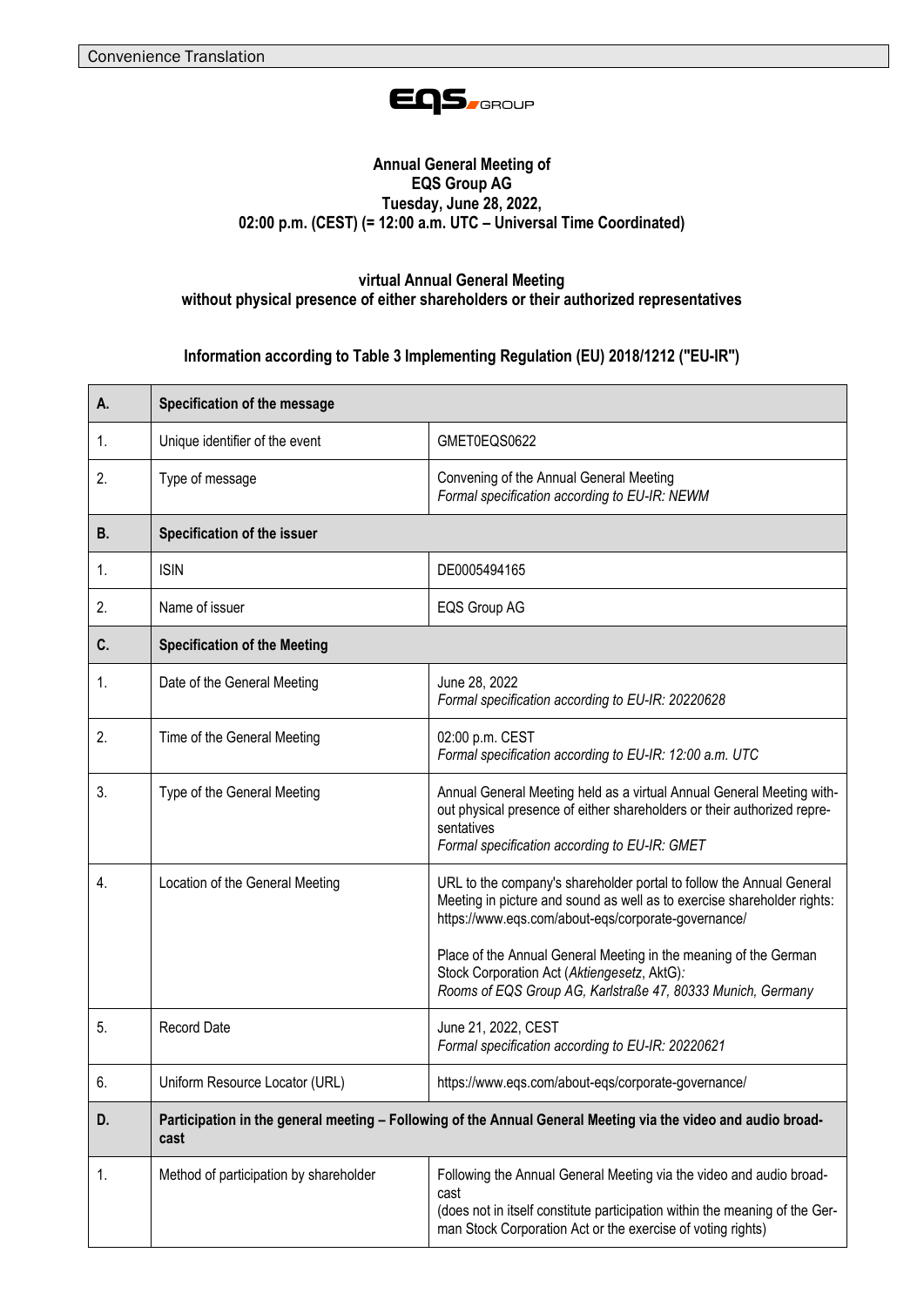| 2. | Issuer deadline for the notification of participa-<br>tion                                                                                                    | Shareholder registration for the Annual General Meeting in due time:<br>June 21, 2022, midnight CEST<br>Formal specification according to EU-IR: 20220621, 10:00 p.m. UTC                                                                                  |
|----|---------------------------------------------------------------------------------------------------------------------------------------------------------------|------------------------------------------------------------------------------------------------------------------------------------------------------------------------------------------------------------------------------------------------------------|
| 3. | Issuer deadline for voting                                                                                                                                    | no specification                                                                                                                                                                                                                                           |
| D. | Participation in the general meeting - Online participation                                                                                                   |                                                                                                                                                                                                                                                            |
| 1. | Method of participation by shareholder                                                                                                                        | Online participation<br>Formal specification according to EU-IR: VI                                                                                                                                                                                        |
| 2. | Issuer deadline for the notification of participa-<br>tion                                                                                                    | Shareholder registration for the Annual General Meeting in due time:<br>June 21, 2022, midnight CEST<br>Formal specification according to EU-IR: 20220621, 10:00 p.m. UTC                                                                                  |
| 3. | Issuer deadline for voting                                                                                                                                    | Shareholders can participate in the virtual Annual General Meeting<br>online and cast their votes in real time. For this purpose, shareholders<br>can use the AGM portal on the Company's website at                                                       |
|    |                                                                                                                                                               | https://www.eqs.com/about-eqs/corporate-governance/                                                                                                                                                                                                        |
|    |                                                                                                                                                               | It will be available to shareholders on the day of the virtual Annual<br>General Meeting.                                                                                                                                                                  |
| D. | Participation in the general meeting - Exercising the right to vote through absentee voting                                                                   |                                                                                                                                                                                                                                                            |
| 1. | Method of participation by shareholder                                                                                                                        | Exercising the right to vote through absentee voting<br>(does not in itself constitute participation within the meaning of the Ger-<br>man Stock Corporation Act)<br>Formal specification according to EU-IR: EV                                           |
| 2. | Issuer deadline for the notification of participa-<br>tion                                                                                                    | Shareholder registration for the Annual General Meeting in due time:<br>June 21, 2022, midnight CEST<br>Formal specification according to EU-IR: 20220621, 10:00 p.m. UTC                                                                                  |
| 3. | Issuer deadline for voting                                                                                                                                    | Shareholders may exercise their voting rights by postal vote via elec-<br>tronic communication even without attending the virtual Annual Gen-<br>eral Meeting. For this purpose, shareholders have access to the AGM<br>portal on the Company's website at |
|    |                                                                                                                                                               | https://www.eqs.com/about-eqs/corporate-governance/                                                                                                                                                                                                        |
|    |                                                                                                                                                               | and also on the day of the virtual Annual General Meeting until the<br>start of voting. Up to this point, a vote cast can still be changed or re-<br>voked via the AGM portal.                                                                             |
| D. | Participation in the general meeting - Exercising the right to vote by granting authority and issuing instructions<br>to the proxies nominated by the Company |                                                                                                                                                                                                                                                            |
| 1. | Method of participation by shareholder                                                                                                                        | Exercising the right to vote by granting authority and issuing instruc-<br>tions to the proxies nominated by the Company<br>Formal specification according to EU-IR: PX                                                                                    |
| 2. | Issuer deadline for the notification of participa-<br>tion                                                                                                    | Shareholder registration for the Annual General Meeting in due time:<br>June 21, 2022, midnight CEST<br>Formal specification according to EU-IR: 20220621, 10:00 p.m. UTC                                                                                  |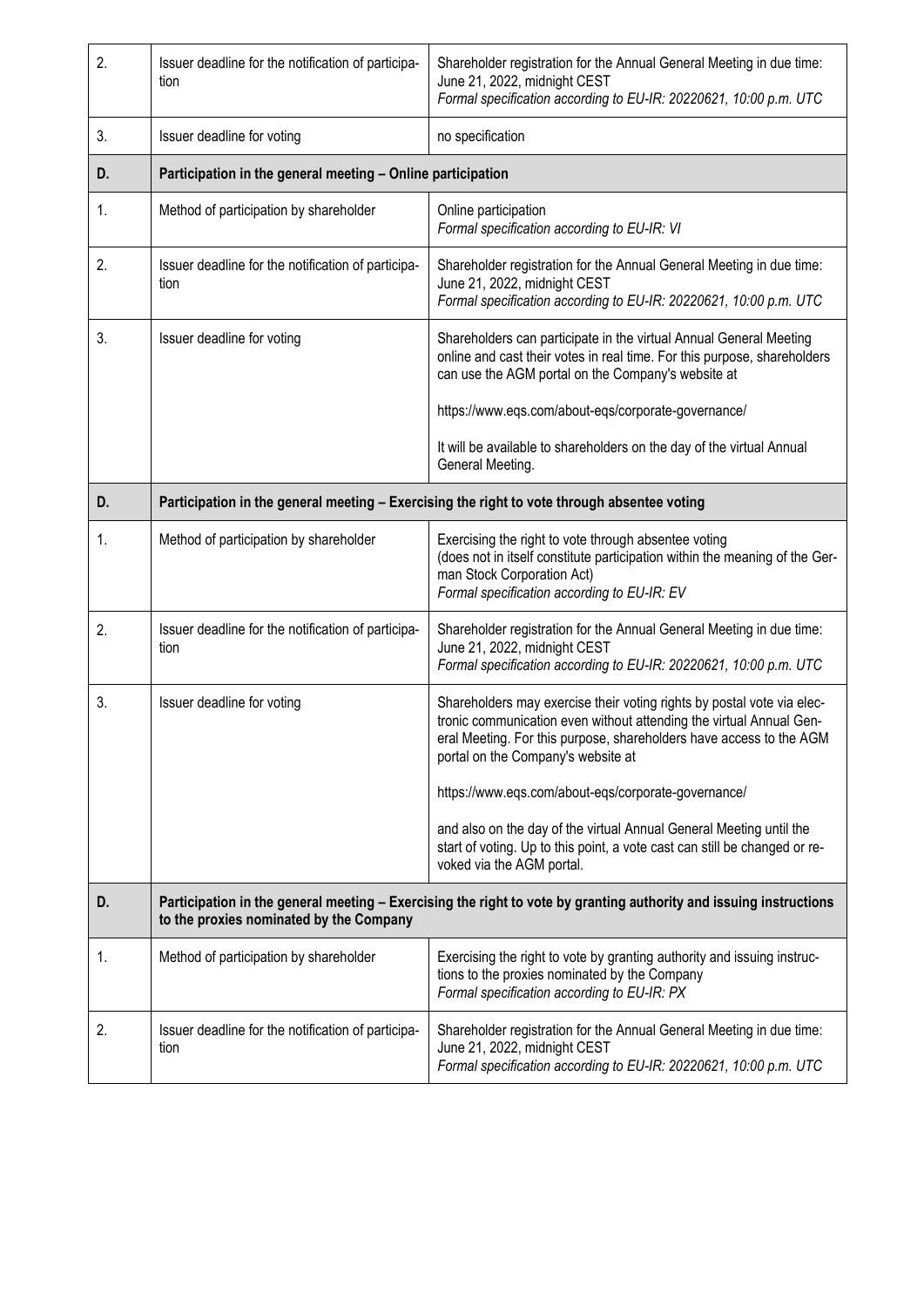| 3. | Issuer deadline for voting                           | Depending on the communication path:                                                                                                                                                                                                                                                                                                                                                                                                                                                                                                                                                                                                                                                                                                                                                                                                                         |
|----|------------------------------------------------------|--------------------------------------------------------------------------------------------------------------------------------------------------------------------------------------------------------------------------------------------------------------------------------------------------------------------------------------------------------------------------------------------------------------------------------------------------------------------------------------------------------------------------------------------------------------------------------------------------------------------------------------------------------------------------------------------------------------------------------------------------------------------------------------------------------------------------------------------------------------|
|    |                                                      | By mail or electronically by e-mail:<br>Transmission of proxies and instructions to the proxies nominated by<br>the Company by mail or electronically by e-mail to the following ad-<br>dress:<br>EQS Group AG<br>c/o Link Market Services GmbH<br>Landshuter Allee 10<br>80637 Munich<br>Germany<br>E-mail: namensaktien@linkmarketservices.de<br>June 27, 2022, midnight CEST (time of receipt)<br>Formal specification according to EU-IR: 20220627, 10:00 p.m. UTC<br>electronically via the AGM portal<br>Entry of proxies and instructions to the proxies nominated by the Com-<br>pany via the AGM portal on the Company's website at<br>https://www.eqs.com/about-eqs/corporate-governance/<br>which will still be available for this purpose on the day of the virtual<br>shareholders' meeting until the start of voting. Until this time, a proxy |
|    |                                                      | with instructions can still be changed or revoked via the AGM portal.                                                                                                                                                                                                                                                                                                                                                                                                                                                                                                                                                                                                                                                                                                                                                                                        |
| E. | Agenda - Agenda item 1                               |                                                                                                                                                                                                                                                                                                                                                                                                                                                                                                                                                                                                                                                                                                                                                                                                                                                              |
| 1. | Unique identifier of the agenda item                 | 1                                                                                                                                                                                                                                                                                                                                                                                                                                                                                                                                                                                                                                                                                                                                                                                                                                                            |
| 2. | Title of the agenda item                             | Presentation of the adopted Financial Statements for the year ended<br>on December 31, 2021, the Management Report for the 2021 Financial<br>Year, the approved Consolidated Financial Statements for the year<br>ended on December 31, 2021, the Group Management Report for the<br>2021 Financial Year and the Report of the Supervisory Board for the<br>2021 Financial Year                                                                                                                                                                                                                                                                                                                                                                                                                                                                              |
| 3. | Uniform Resource Locator (URL) of the mate-<br>rials | https://www.eqs.com/about-eqs/corporate-governance/                                                                                                                                                                                                                                                                                                                                                                                                                                                                                                                                                                                                                                                                                                                                                                                                          |
| 4. | Vote                                                 | none                                                                                                                                                                                                                                                                                                                                                                                                                                                                                                                                                                                                                                                                                                                                                                                                                                                         |
| 5. | Alternative voting options                           | no specification                                                                                                                                                                                                                                                                                                                                                                                                                                                                                                                                                                                                                                                                                                                                                                                                                                             |
| Е. | Agenda - Agenda item 2                               |                                                                                                                                                                                                                                                                                                                                                                                                                                                                                                                                                                                                                                                                                                                                                                                                                                                              |
| 1. | Unique identifier of the agenda item                 | 2                                                                                                                                                                                                                                                                                                                                                                                                                                                                                                                                                                                                                                                                                                                                                                                                                                                            |
| 2. | Title of the agenda item                             | Resolution on Profit Appropriation                                                                                                                                                                                                                                                                                                                                                                                                                                                                                                                                                                                                                                                                                                                                                                                                                           |
| 3. | Uniform Resource Locator (URL) of the mate-<br>rials | https://www.eqs.com/about-eqs/corporate-governance/                                                                                                                                                                                                                                                                                                                                                                                                                                                                                                                                                                                                                                                                                                                                                                                                          |
| 4. | Vote                                                 | <b>Binding vote</b><br>Formal specification according to EU-IR: BV                                                                                                                                                                                                                                                                                                                                                                                                                                                                                                                                                                                                                                                                                                                                                                                           |
| 5. | Alternative voting options                           | Vote in favour, Vote against, Abstention<br>Formal specification according to EU-IR: VF, VA, AB                                                                                                                                                                                                                                                                                                                                                                                                                                                                                                                                                                                                                                                                                                                                                              |
| Е. | Agenda - Agenda item 3                               |                                                                                                                                                                                                                                                                                                                                                                                                                                                                                                                                                                                                                                                                                                                                                                                                                                                              |
| 1. | Unique identifier of the agenda item                 | 3                                                                                                                                                                                                                                                                                                                                                                                                                                                                                                                                                                                                                                                                                                                                                                                                                                                            |
| 2. | Title of the agenda item                             | Resolution on the Discharge of Members of the Executive Board                                                                                                                                                                                                                                                                                                                                                                                                                                                                                                                                                                                                                                                                                                                                                                                                |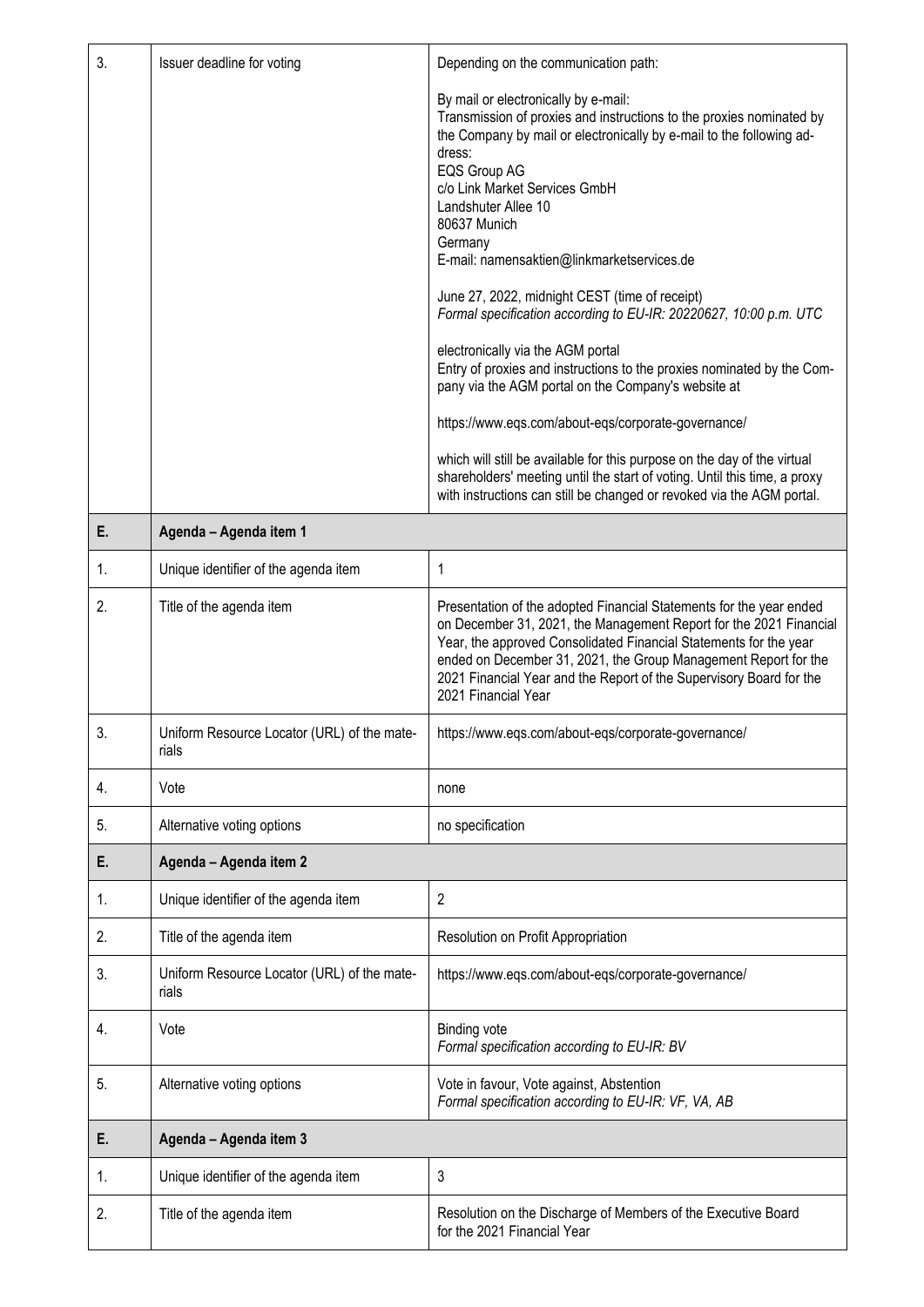| 3.             | Uniform Resource Locator (URL) of the mate-<br>rials | https://www.eqs.com/about-eqs/corporate-governance/                                                                              |
|----------------|------------------------------------------------------|----------------------------------------------------------------------------------------------------------------------------------|
| 4.             | Vote                                                 | <b>Binding vote</b><br>Formal specification according to EU-IR: BV                                                               |
| 5.             | Alternative voting options                           | Vote in favour, Vote against, Abstention<br>Formal specification according to EU-IR: VF, VA, AB                                  |
| Е.             | Agenda - Agenda item 4                               |                                                                                                                                  |
| 1.             | Unique identifier of the agenda item                 | 4                                                                                                                                |
| 2.             | Title of the agenda item                             | Resolution on the Discharge of Members of the Supervisory Board<br>for the 2021 Financial Year                                   |
| 3.             | Uniform Resource Locator (URL) of the mate-<br>rials | https://www.eqs.com/about-eqs/corporate-governance/                                                                              |
| 4.             | Vote                                                 | <b>Binding vote</b><br>Formal specification according to EU-IR: BV                                                               |
| 5.             | Alternative voting options                           | Vote in favour, Vote against, Abstention<br>Formal specification according to EU-IR: VF, VA, AB                                  |
| Е.             | Agenda - Agenda item 5                               |                                                                                                                                  |
| $\mathbf{1}$ . | Unique identifier of the agenda item                 | 5                                                                                                                                |
| 2.             | Title of the agenda item                             | Resolution on the Election of the Auditor of the Financial Statements<br>and the Consolidated Financial Statements               |
| 3.             | Uniform Resource Locator (URL) of the mate-<br>rials | https://www.eqs.com/about-eqs/corporate-governance/                                                                              |
| 4.             | Vote                                                 | <b>Binding vote</b><br>Formal specification according to EU-IR: BV                                                               |
| 5.             | Alternative voting options                           | Vote in favour, Vote against, Abstention<br>Formal specification according to EU-IR: VF, VA, AB                                  |
| Е.             | Agenda - Agenda item 6                               |                                                                                                                                  |
| 1.             | Unique identifier of the agenda item                 | 6                                                                                                                                |
| 2.             | Title of the agenda item                             | Resolution to increase the size of the Supervisory Board to five<br>members and to amend the Articles of Association accordingly |
| 3.             | Uniform Resource Locator (URL) of the mate-<br>rials | https://www.eqs.com/about-eqs/corporate-governance/                                                                              |
| 4.             | Vote                                                 | <b>Binding vote</b><br>Formal specification according to EU-IR: BV                                                               |
| 5.             | Alternative voting options                           | Vote in favour, Vote against, Abstention<br>Formal specification according to EU-IR: VF, VA, AB                                  |
| Е.             | Agenda - Agenda item 7 a)                            |                                                                                                                                  |
| 1.             | Unique identifier of the agenda item                 | 7 a)                                                                                                                             |
| 2.             | Title of the agenda item                             | Resolution on the Election of the Supervisory Board<br>here: Prof. Dr. Kerstin Lopatta                                           |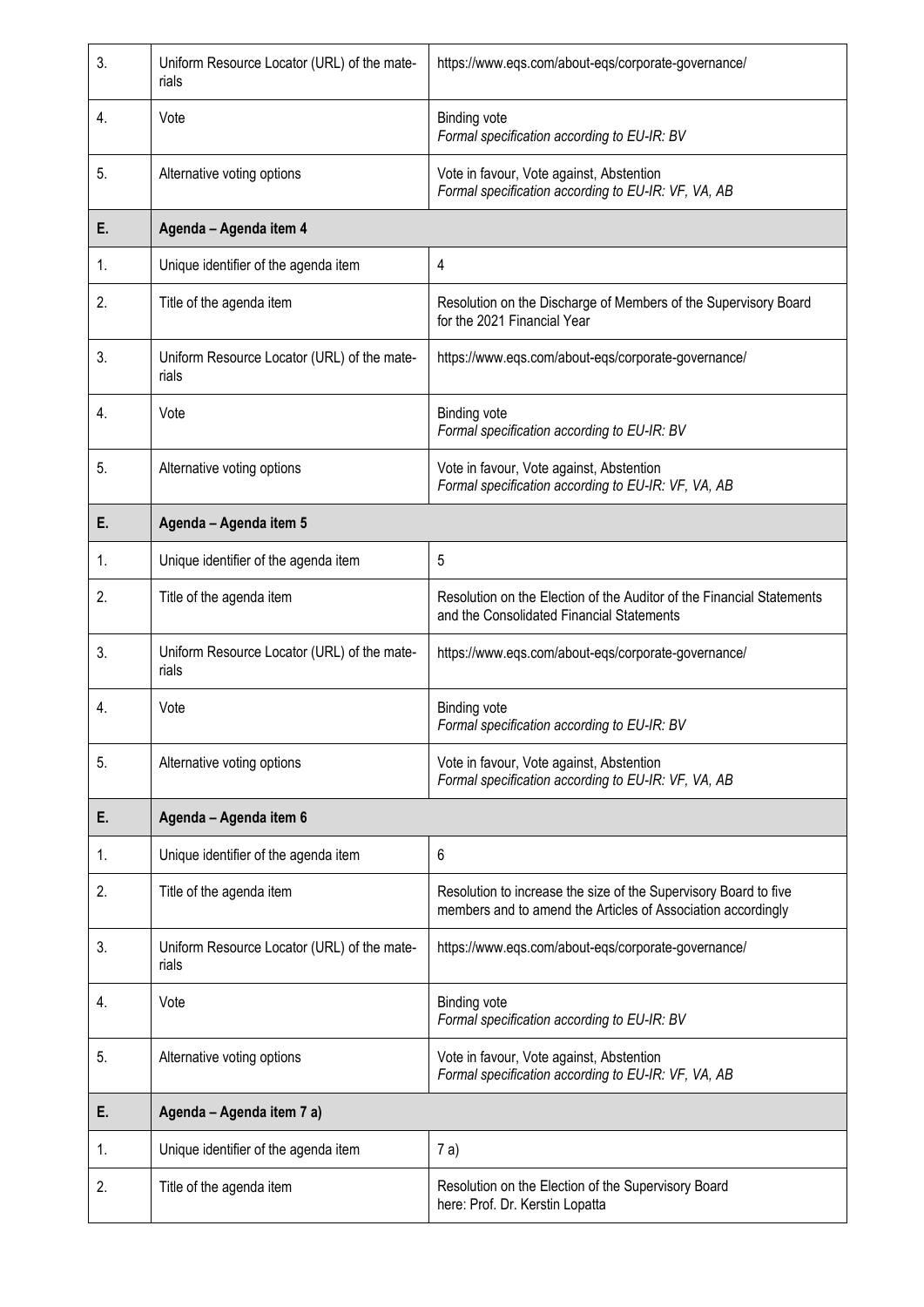| 3. | Uniform Resource Locator (URL) of the mate-<br>rials | https://www.eqs.com/about-eqs/corporate-governance/                                                                                                                                                                                                         |
|----|------------------------------------------------------|-------------------------------------------------------------------------------------------------------------------------------------------------------------------------------------------------------------------------------------------------------------|
| 4. | Vote                                                 | <b>Binding vote</b><br>Formal specification according to EU-IR: BV                                                                                                                                                                                          |
| 5. | Alternative voting options                           | Vote in favour, Vote against, Abstention<br>Formal specification according to EU-IR: VF, VA, AB                                                                                                                                                             |
| E. | Agenda - Agenda item 7 b)                            |                                                                                                                                                                                                                                                             |
| 1. | Unique identifier of the agenda item                 | 7 <sub>b</sub>                                                                                                                                                                                                                                              |
| 2. | Title of the agenda item                             | Resolution on the Election of the Supervisory Board<br>here: Catharina van Delden                                                                                                                                                                           |
| 3. | Uniform Resource Locator (URL) of the mate-<br>rials | https://www.eqs.com/about-eqs/corporate-governance/                                                                                                                                                                                                         |
| 4. | Vote                                                 | <b>Binding vote</b><br>Formal specification according to EU-IR: BV                                                                                                                                                                                          |
| 5. | Alternative voting options                           | Vote in favour, Vote against, Abstention<br>Formal specification according to EU-IR: VF, VA, AB                                                                                                                                                             |
| Е. | Agenda - Agenda item 8                               |                                                                                                                                                                                                                                                             |
| 1. | Unique identifier of the agenda item                 | 8                                                                                                                                                                                                                                                           |
| 2. | Title of the agenda item                             | Cancellation of the Authorised Capital 2021/I in Art. 4 (3) of the Articles<br>of Association and Creation of a New Authorised Capital 2022/I with<br>the Option to Exclude the Subscription Right and Relevant Amendment<br>of the Articles of Association |
| 3. | Uniform Resource Locator (URL) of the mate-<br>rials | https://www.eqs.com/about-eqs/corporate-governance/                                                                                                                                                                                                         |
| 4. | Vote                                                 | <b>Binding vote</b><br>Formal specification according to EU-IR: BV                                                                                                                                                                                          |
| 5. | Alternative voting options                           | Vote in favour, Vote against, Abstention<br>Formal specification according to EU-IR: VF, VA, AB                                                                                                                                                             |
| Е. | Agenda - Agenda item 9                               |                                                                                                                                                                                                                                                             |
| 1. | Unique identifier of the agenda item                 | 9                                                                                                                                                                                                                                                           |
| 2. | Title of the agenda item                             | Resolution on an adjustment of the corporate purpose and correspond-<br>ing amendment of the Articles of Association                                                                                                                                        |
| 3. | Uniform Resource Locator (URL) of the mate-<br>rials | https://www.eqs.com/about-eqs/corporate-governance/                                                                                                                                                                                                         |
| 4. | Vote                                                 | <b>Binding vote</b><br>Formal specification according to EU-IR: BV                                                                                                                                                                                          |
| 5. | Alternative voting options                           | Vote in favour, Vote against, Abstention<br>Formal specification according to EU-IR: VF, VA, AB                                                                                                                                                             |
| Е. | Agenda - Agenda item 10                              |                                                                                                                                                                                                                                                             |
| 1. | Unique identifier of the agenda item                 | 10                                                                                                                                                                                                                                                          |
| 2. | Title of the agenda item                             | Resolution on an Amendment of Article 14 (1) of the Articles of Associ-<br>ation (Remuneration of the Supervisory Board)                                                                                                                                    |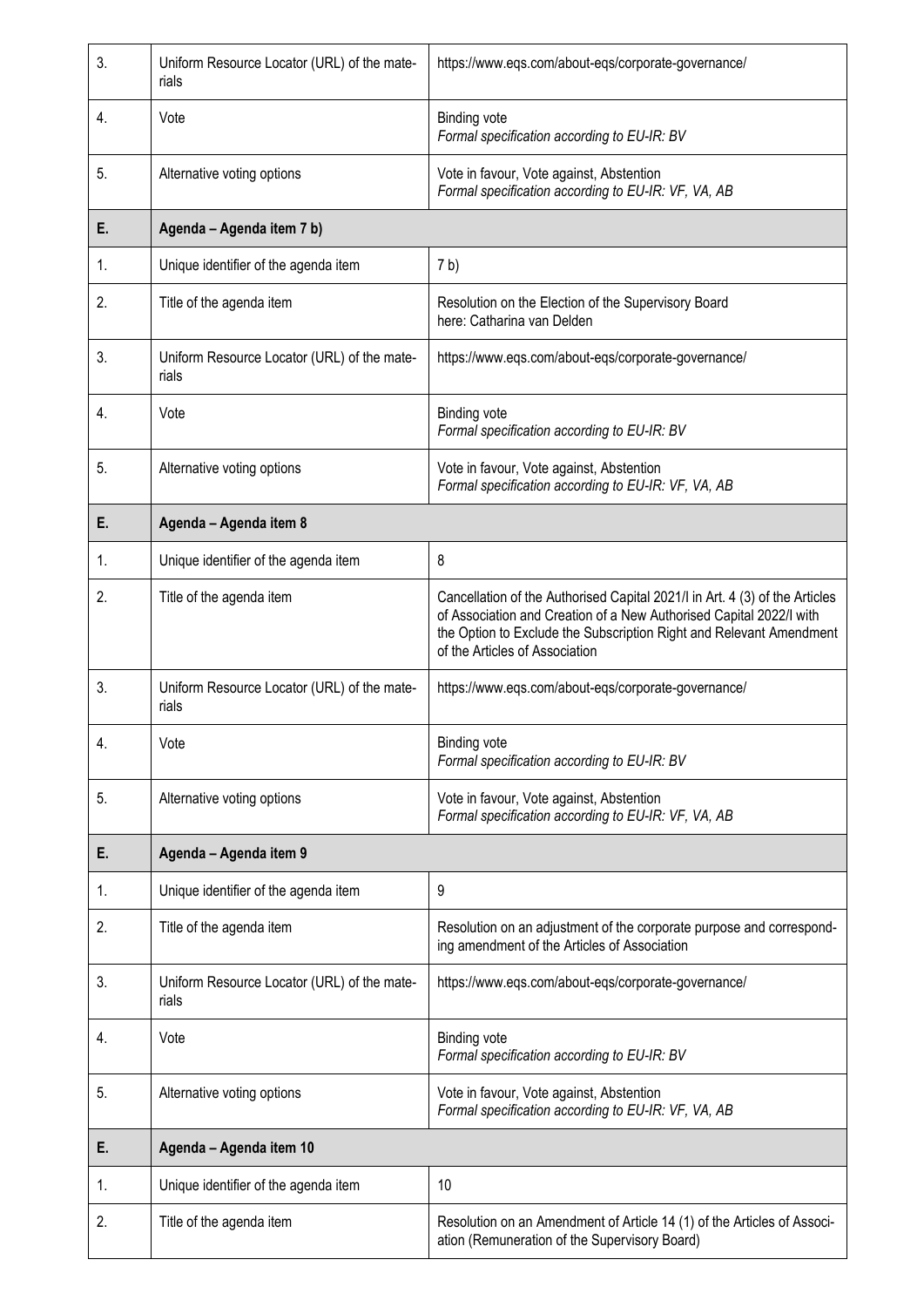| 3.             | Uniform Resource Locator (URL) of the mate-<br>rials                                                                                      | https://www.eqs.com/about-eqs/corporate-governance/                                                                                                                                                                                                                                                                                                                                                                  |
|----------------|-------------------------------------------------------------------------------------------------------------------------------------------|----------------------------------------------------------------------------------------------------------------------------------------------------------------------------------------------------------------------------------------------------------------------------------------------------------------------------------------------------------------------------------------------------------------------|
| 4.             | Vote                                                                                                                                      | <b>Binding vote</b><br>Formal specification according to EU-IR: BV                                                                                                                                                                                                                                                                                                                                                   |
| 5.             | Alternative voting options                                                                                                                | Vote in favour, Vote against, Abstention<br>Formal specification according to EU-IR: VF, VA, AB                                                                                                                                                                                                                                                                                                                      |
| F.             | Specification of the deadlines regarding the exercise of other shareholders rights - Additions to the agenda re-<br>quested by a minority |                                                                                                                                                                                                                                                                                                                                                                                                                      |
| 1.             | Object of deadline                                                                                                                        | Submission of requests for additions to the agenda pursuant to sec-<br>tion 122 (2) AktG                                                                                                                                                                                                                                                                                                                             |
| 2.             | Applicable issuer deadline                                                                                                                | June 3, 2022, midnight CEST<br>Formal specification according to EU-IR: 20220603, 10:00 p.m. UTC                                                                                                                                                                                                                                                                                                                     |
| F.             | Specification of the deadlines regarding the exercise of other shareholders rights - Shareholders' countermo-<br>tions                    |                                                                                                                                                                                                                                                                                                                                                                                                                      |
| 1.             | Object of deadline                                                                                                                        | Submission of countermotions in response to resolutions proposed on<br>the agenda items pursuant to section 126 (1) AktG                                                                                                                                                                                                                                                                                             |
| 2.             | Applicable issuer deadline                                                                                                                | June 13, 2022, midnight CEST<br>Formal specification according to EU-IR: 20220613, 10:00 p.m. UTC                                                                                                                                                                                                                                                                                                                    |
| F.             | Specification of the deadlines regarding the exercise of other shareholders rights - Shareholders' proposals for<br>election              |                                                                                                                                                                                                                                                                                                                                                                                                                      |
| $\mathbf{1}$ . | Object of deadline                                                                                                                        | Submission of proposals for election in respect of elections of candi-<br>dates to the Supervisory Board and the appointment of the auditors<br>pursuant to section 127 AktG                                                                                                                                                                                                                                         |
| 2.             | Applicable issuer deadline                                                                                                                | June 13, 2022, midnight CEST<br>Formal specification according to EU-IR: 20220613, 10:00 p.m. UTC                                                                                                                                                                                                                                                                                                                    |
|                | Specification of the deadlines regarding the exercise of other shareholders rights - Electronic submission of<br>questions                |                                                                                                                                                                                                                                                                                                                                                                                                                      |
| 1.             | Object of deadline                                                                                                                        | Shareholders' right to ask questions via electronic communication pur-<br>suant to Art. 2 par. 1 (2) sentence 1 no. 3, sentence 2 COVID-19 Act                                                                                                                                                                                                                                                                       |
| 2.             | Applicable issuer deadline                                                                                                                | Properly registered shareholders have the opportunity to ask questions<br>in text form on the AGM portal before and during the AGM (June 28,<br>2022; Formal specification according to EU-IR: 20220628) as well as to<br>make contributions to be read out from the opening of the general de-<br>bate until its closing by the chairman of the meeting by way of elec-<br>tronic communication via the AGM portal. |
| F.             | Specification of the deadlines regarding the exercise of other shareholders rights - Objections to resolutions                            |                                                                                                                                                                                                                                                                                                                                                                                                                      |
| 1.             | Object of deadline                                                                                                                        | Declaration of objection to resolutions of the Annual General Meeting<br>pursuant to section 1 (2) sentence 1 no. 4 of the COVID-19 Act                                                                                                                                                                                                                                                                              |
| 2.             | Applicable issuer deadline                                                                                                                | On the day of the Annual General Meeting (June 28, 2022, Formal<br>specification according to EU-IR: 20220628) from its start (02:00 p.m.<br>CEST, Formal specification according to EU-IR: 12:00 a.m. UTC) until<br>the closing of the Annual General Meeting by the Chairman of the<br>Meeting                                                                                                                     |